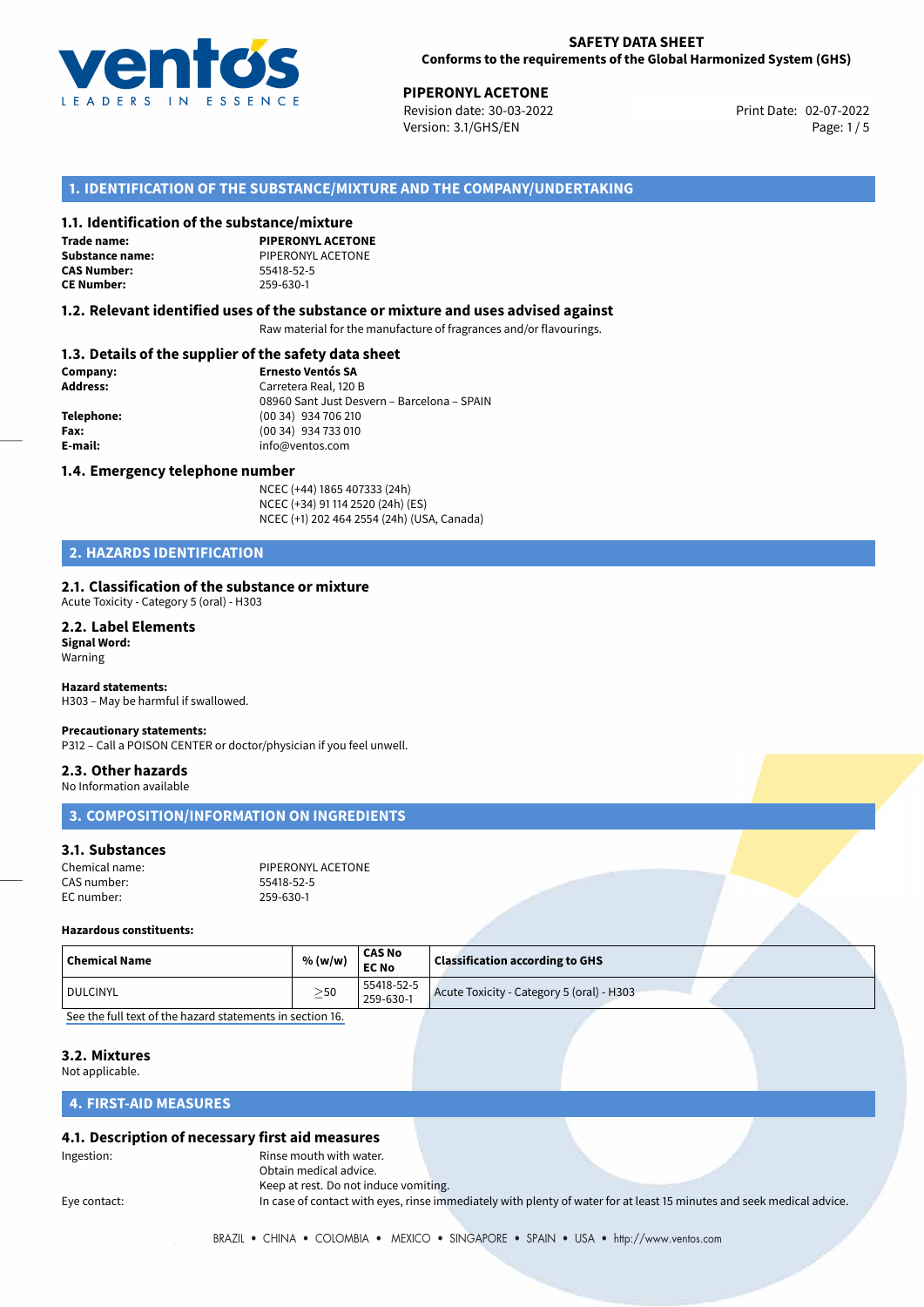

02-07-2022 **PIPERONYL ACETONE** Revision date: 30-03-2022 Print Date: Version: 3.1/GHS/EN Page: 2 / 5

| Inhalation:   | Remove person to fresh air and keep at rest.       |  |
|---------------|----------------------------------------------------|--|
|               | Seek immediate medical advice.                     |  |
| Skin contact: | Take off immediately all contaminated clothing.    |  |
|               | Thoroughly wash affected skin with soap and water. |  |
|               | Seek medical attention if symptoms persist.        |  |

### **4.2. Most important symptoms and effects, both acute and delayed**

No information available.

# **4.3. Indication of any immediate medical attention and special treatment needed**

No information available.

#### **5. FIRE-FIGHTING MEASURES**

#### **5.1. Extinguishing Media**

Water spray, carbon dioxide, dry chemical powder or appropriate foam. For safety reasons do not use full water jet.

### **5.2. Special hazards arising from the substance or mixture**

Known or Anticipated Hazardous Products of Combustion: Emits toxic fumes under fire conditions.

#### **5.3. Advice for firefighters**

High temperatures can lead to high pressures inside closed containers. Avoid inhalation of vapors that are created. Use appropriate respiratory protection. Do not allow spillage of fire to be poured into drains or watercourses. Wear self-contained breathing apparatus and protective clothing.

#### **6. ACCIDENTAL RELEASE MEASURES**

#### **6.1. Personal precautions, protective equipment and emergency procedures**

Evacuate surronding areas. Ensure adequate ventilation. Keep unnecessary and unprotected personnel from entering. Do not breathe vapor/spray. Avoid contact with skin and eyes. Information regarding personal protective measures: see section 8.

#### **6.2. Environmental precautions**

To avoid possible contamination of the environment, do not discharge into any drains, surface waters or groundwaters.

#### **6.3. Methods and materials for containment and cleaning up**

Cover with an inert, inorganic, non-combustible absorbent material (e.g. dry-lime, sand, soda ash). Place in covered containers using non-sparking tools and transport outdoors. Avoid open flames or sources of ignition (e.g. pilot lights on gas hot water heater). Ventilate area and wash spill site after material pickup is complete.

#### **6.4. Reference to other sections**

Information regarding exposure controls, personal protection and disposal considerations can be found in sections 8 and 13.

### **7. HANDLING AND STORAGE**

#### **7.1. Precautions for safe handling**

Do not store or handle this material near food or drinking water. Do not smoke. Avoid contact with the eyes, skin and clothing. Wear protective clothing and use glasses. Observe the rules of safety and hygiene at work. Keep in the original container or an alternative made from a compatible material.

# **7.2. Conditions for safe storage, including any incompatibilities**

Store in tightly closed and preferably full containers in a cool, dry and ventilated area, protected from light. Keep away from sources of ignition (e.g. hot surfaces, sparks, flame and static discharges). Keep away from incompatible materials (see section 10).

### **7.3. Specific end use(s)**

No information available.

#### **8. EXPOSURE CONTROLS AND PERSONAL PROTECTION**

### **8.1. Control parameters**

Components with occupational exposure limits: None known.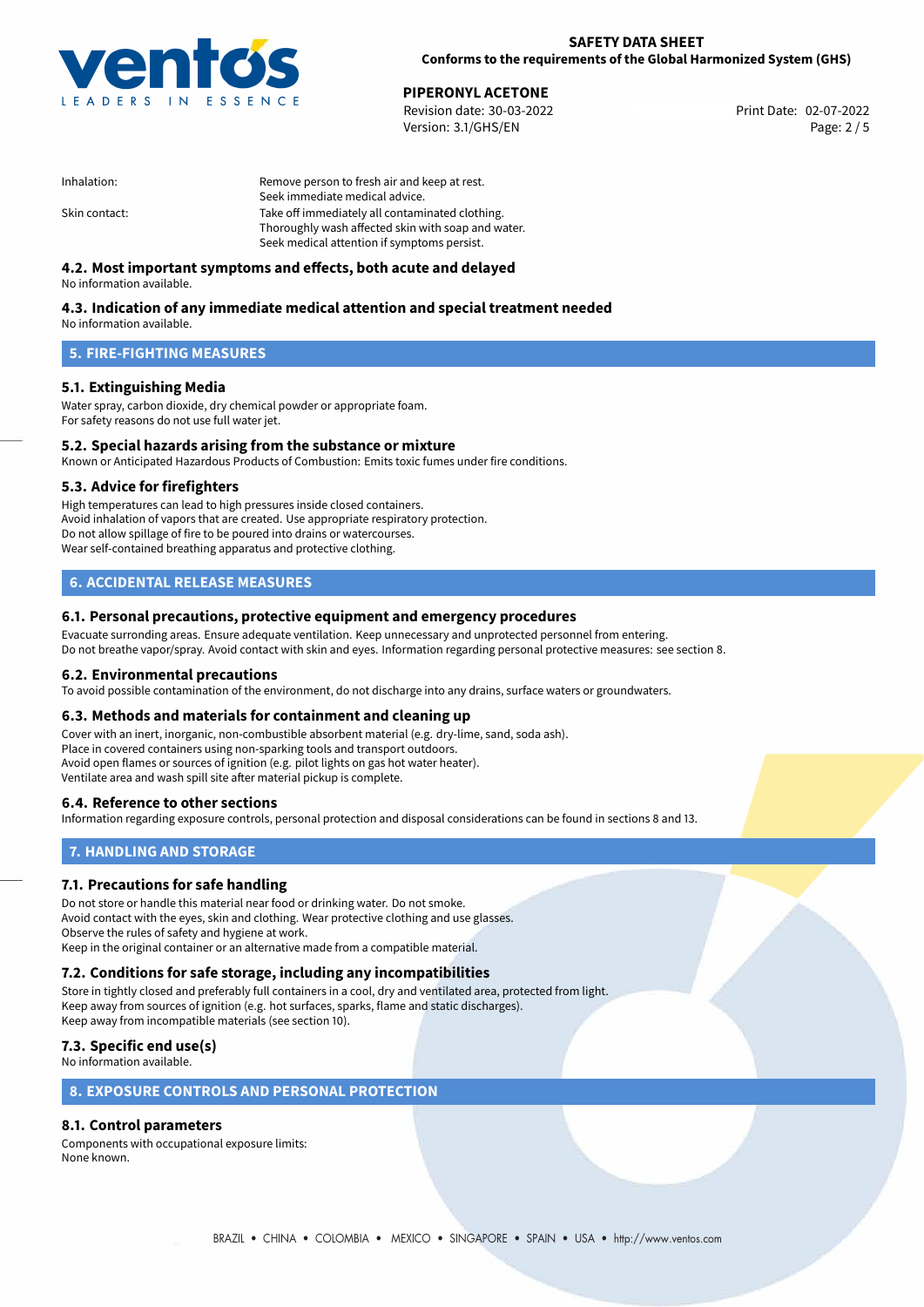

02-07-2022 **PIPERONYL ACETONE** Revision date: 30-03-2022 Print Date: Version: 3.1/GHS/EN Page: 3 / 5

#### **8.2. Exposure controls**

Measures should be taken to prevent materials from being splashed into the body. Provide adequate ventilation, according to the conditions of use. Use a mechanical exhaust if required.

#### **8.3. Individual protection measures, such as personal protective equipment**

| Eye/Face protection:             | Chemical safety goggles are recommended. Wash contaminated goggles before reuse.                                                            |
|----------------------------------|---------------------------------------------------------------------------------------------------------------------------------------------|
| Hand Protection:                 | Chemical-resistant gloves are recommended. Wash contaminated gloves before reuse.                                                           |
| Body protection:                 | Personal protective equipment for the body should be selected based on the task being performed and the risks<br>involved.                  |
| Respiratory Protection:          | In case of insufficient ventilation, use suitable respiratory equipment.                                                                    |
| Environmental exposure controls: | Emissions from ventilation or process equipment should be checked to ensure they comply with environmental<br>protection legislation.       |
|                                  | In some cases, filters or engineering modifications to the process equipment will be necessary to reduce emissions to<br>acceptable levels. |
|                                  |                                                                                                                                             |

### **9. PHYSICAL AND CHEMICAL PROPERTIES**

#### **9.1. Information on basic physical and chemical properties**

| Appearance:                            | Solid                     |
|----------------------------------------|---------------------------|
| Colour:                                | Conforms to standard      |
| Odour:                                 | Conforms to standard      |
| Odour theshold:                        | Not determined            |
| pH:                                    | Not determined            |
| Melting point/freezing point:          | >47                       |
| Boling point/boiling range (°C):       | Not determined            |
| Flash point:                           | 93 $^{\circ}$ C           |
| Evaporation rate:                      | Not determined            |
| Flammability:                          | Not determined            |
| Lower flammability/Explosive limit:    | Not determined            |
| Upper flammability/Explosive limit:    | Not determined            |
| Vapour pressure:                       | Not determined            |
| Vapour Density:                        | Not determined            |
| Density:                               | Not determined            |
| Relative density:                      | Not determined            |
| Water solubility:                      | <b>INSOLUBLE IN WATER</b> |
| Solubility in other solvents:          | <b>SOLUBLE IN ETHANOL</b> |
| Partition coefficient n-octanol/water: | Not determined            |
| Auto-ignition temperature:             | Not determined            |
| Decomposition temperature:             | Not determined            |
| Viscosity, dynamic:                    | Not determined            |
| Viscosity, kinematic:                  | Not determined            |
| Explosive properties:                  | Not determined            |
| Oxidising properties:                  | <b>NONE EXPECTED</b>      |

#### **10. STABILITY AND REACTIVITY**

#### **10.1. Reactivity**

No hazardous reactions if stored and handled as prescribed/indicated.

#### **10.2. Chemical stability**

The product is stable if stored and handled as prescribed/indicated.

#### **10.3. Possibility of hazardous reactions**

No hazardous reactions if stored and handled as prescribed/indicated.

#### **10.4. Conditions to Avoid**

Conditions to Avoid: Excessive heat, flame or other ignition sources.

#### **10.5. Incompatible materials**

Avoid contact with strong acids and bases and oxidizing agents.

#### **10.6. Hazardous decomposition products**

During combustion may form carbon monoxide and unidentified organic compounds.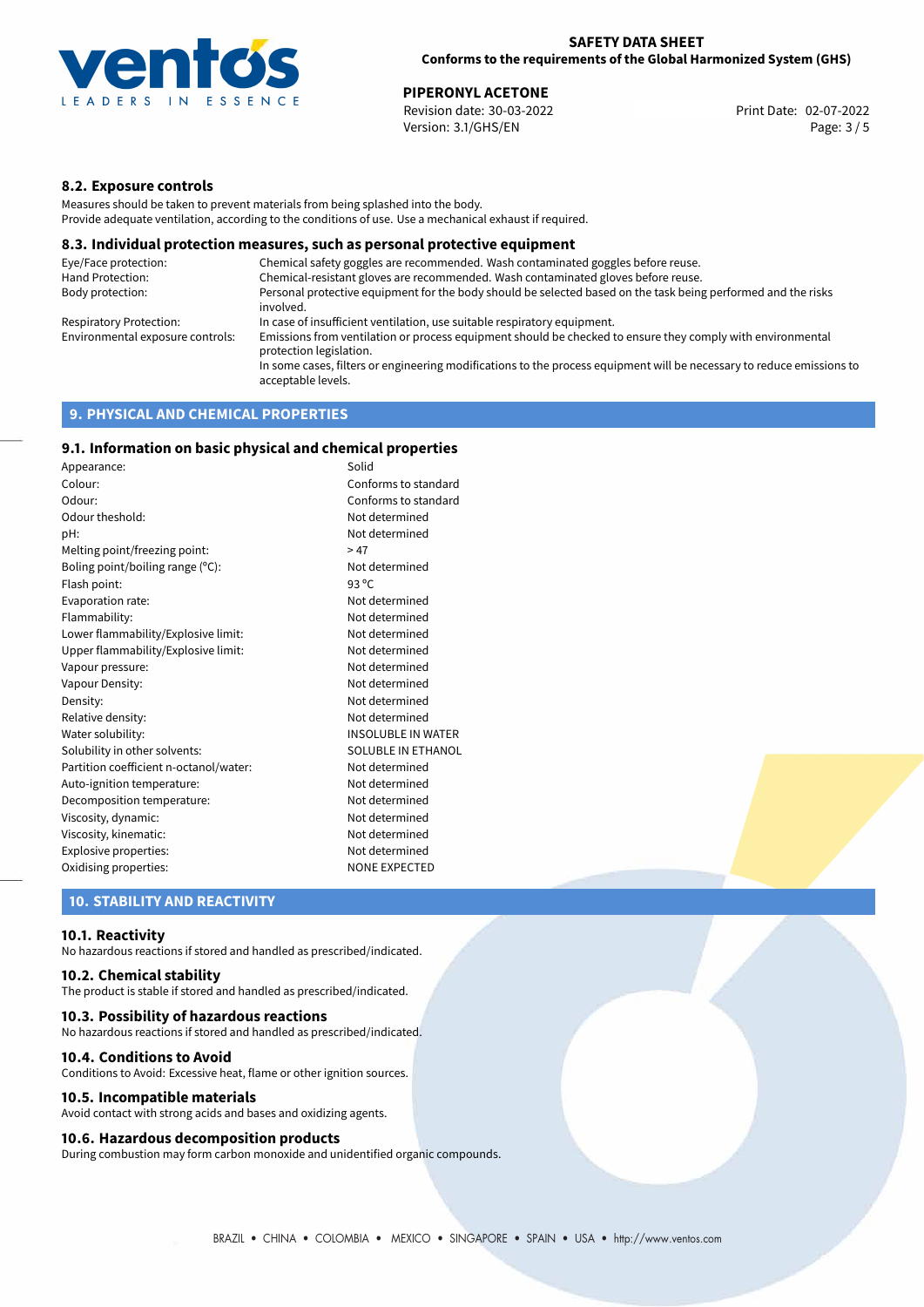

#### **SAFETY DATA SHEET Conforms to the requirements of the Global Harmonized System (GHS)**

02-07-2022 **PIPERONYL ACETONE** Revision date: 30-03-2022 Print Date: Version: 3.1/GHS/EN Page: 4 / 5

# **11. TOXICOLOGICAL INFORMATION**

| <b>Acute toxicity</b>             | May be harmful if swallowed.                                              |
|-----------------------------------|---------------------------------------------------------------------------|
| <b>Skin corrosion/irritation</b>  | Based on the data available, the criteria for classification are not met. |
| Serious eye damage/irritation     | Based on the data available, the criteria for classification are not met. |
| Respiratory or skin sensitisation | Based on the data available, the criteria for classification are not met. |
| <b>Germ cell mutagenicity</b>     | Based on the data available, the criteria for classification are not met. |
| Carcinogenicity                   | Based on the data available, the criteria for classification are not met. |
| <b>Reproductive toxicity</b>      | Based on the data available, the criteria for classification are not met. |
| <b>STOT-single exposure</b>       | Based on the data available, the criteria for classification are not met. |
| <b>STOT-repeated exposure</b>     | Based on the data available, the criteria for classification are not met. |
| <b>Aspiration hazard</b>          | Based on the data available, the criteria for classification are not met. |

### **12. ECOLOGICAL INFORMATION**

#### **12.1. Toxicity**

**Assessment:**

Based on the data available, the criteria for classification are not met. **Experimental/calculated data:** No information available.

### **12.2. Degradability**

No information available.

#### **12.3. Bioaccumulative potential**

No information available.

#### **12.4. Soil mobility**

No information available.

### **12.5. Other adverse effects**

See also sections 6, 7, 13 and 15 Do not allow to get into waste water or waterways.

#### **13. DISPOSAL CONSIDERATIONS**

#### **13.1. Waste treatment methods**

Dispose of in accordance with national and local environmental regulations.

#### **14. TRANSPORT INFORMATION**

|                                  | <b>ADR/RID/ADN</b>                | <b>IMDG</b>                       | <b>IATA-ICAO</b>                  |
|----------------------------------|-----------------------------------|-----------------------------------|-----------------------------------|
| 14.1. UN Number                  | Not classified as hazardous goods | Not classified as hazardous goods | Not classified as hazardous goods |
| 14.2. UN Proper Shipping Name    | Not applicable                    | Not applicable                    | Not applicable                    |
| 14.3. Transport Hazard Class(es) | Not applicable                    | Not applicable                    | Not applicable                    |
| 14.4. Packing Group              | Not applicable                    | Not applicable                    | Not applicable                    |
| 14.5. Environmental hazards      | No                                | <b>No</b>                         | No                                |
| <b>Additional information</b>    |                                   |                                   |                                   |

#### **14.6 Special precautions for user**

None known

#### **14.7. Transport in bulk according to Annex II of MARPOL 73/78 and the IBC Code**

No information available

## **15. REGULATORY INFORMATION**

# **15.1. Safety, health and environmental regulations/legislation specific for the substance or mixture**

No information available

### **16. OTHER INFORMATION**

**Full text of the R-phrases, hazard statements and precautionary statements mentioned in section 3:** H303 – May be harmful if swallowed.